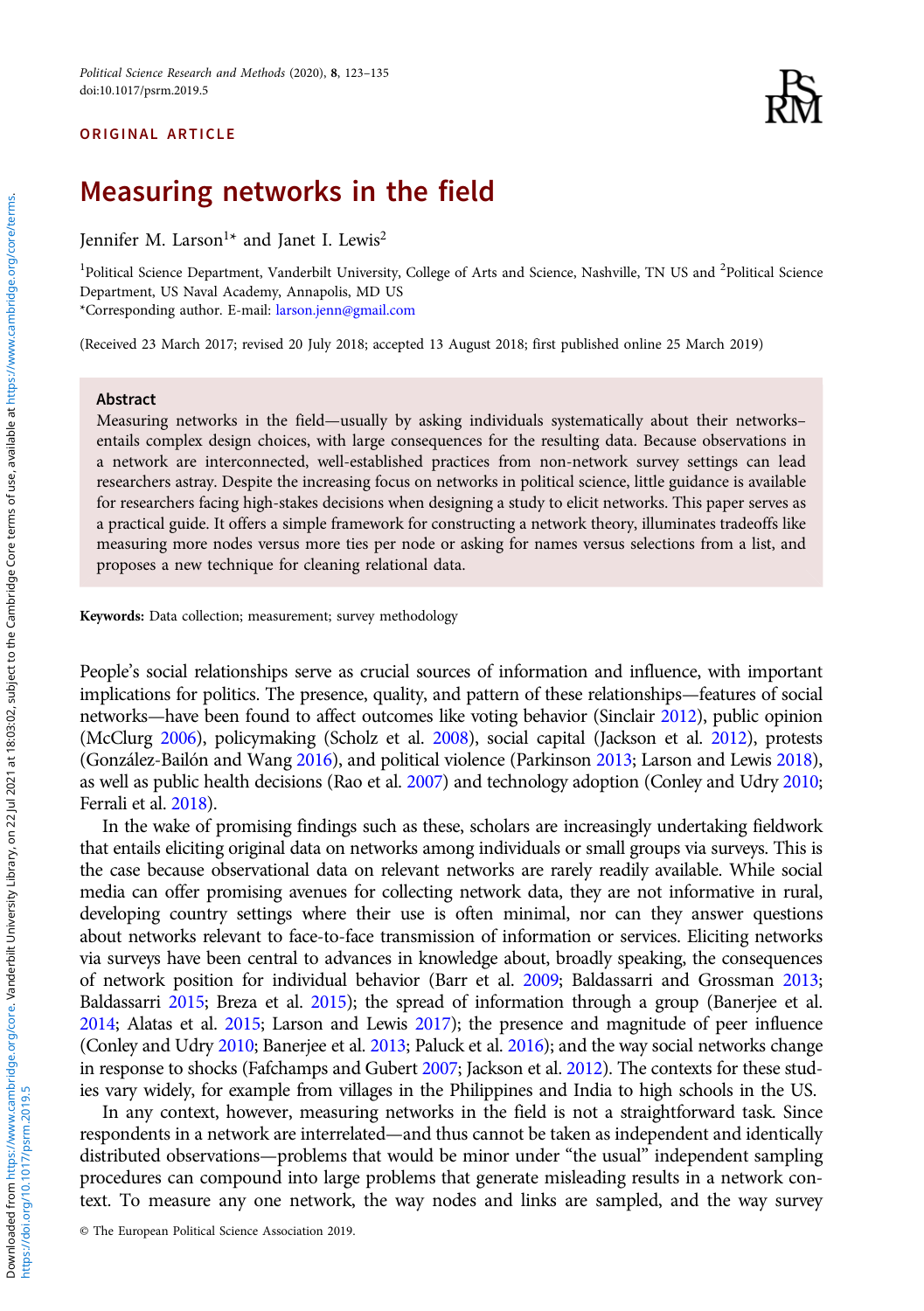questions are worded and ordered have large consequences for the resulting data. Moreover, for a given group of people, numerous different networks could be measured. Because resources, time in the field, and the attention span of respondents are all finite, researchers measuring networks face a large set of high-stakes tradeoffs that can be difficult to evaluate prior to collecting data.

Yet little practical guidance is available for the measurement of networks in the field. While researchers have ready access to guides to formal network theory (Wasserman and Faust [1994](#page-12-0); Easley and Kleinberg [2010;](#page-11-0) Jackson [2010;](#page-11-0) Siegel [2011\)](#page-12-0), statistical methods using network data that already exist (Butts [2008](#page-11-0); Kolaczyk [2009\)](#page-11-0), and causal inference on networks (Fowler et al. [2011\)](#page-11-0), such works do not aim to assist researchers with the myriad choices involved when designing a study that collects original network data from people. An exception and useful starting point is Marsden [\(2005\)](#page-12-0), which reviews the findings from studies testing the consequences of design decisions in sociology and psychology.

This paper's aim is to help researchers design a network elicitation study. Naturally, there is no one-size-fits-all design; the optimal design will vary study by study. Consequently, we stress that carefully specifying a network-related theory first is crucial to guide complex design decisions. Simply put, one must know which network(s) she/he is trying to capture and why before designing a study to do so. We begin by presenting a simple framework for constructing such a theory.

We then address a battery of dimensions on which network studies can vary, and hence about which a researcher faces choices.We highlight the often subtle tradeoffs entailed in each. The first set of tradeoffs we consider pertains to the method of eliciting the network: how exactly should the study identify the presence of a link between two people? The second set pertains to precision: how precisely must the true network be measured, and what are the consequences of a variety of options for measuring it more coarsely? Our supporting information also considers a third set which pertains to cleaning the data after collection: how should problems like spelling discrepancies across names or ties to people outside the sample be handled? The third set is easy to ignore ex ante, but anticipating these problems allows researchers to build in straightforward safeguards that vastly simplify the cleaning ex post. The supporting information also introduces a new technique for cleaning relational name data.

Finally, we emphasize the need to determine the importance of network *structure* to the research question, and offer a classification to help with this assessment. The more the research question depends on structure—identifying how central people are, how socially distant any two people are, and so on—the more important it is to measure a network as thoroughly as possible. Since most network studies seek to uncover network structure and samples that are subsets of the population of nodes of interest recover structural properties poorly, a key implication is that *most* network studies would benefit from prioritizing surveying as many nodes as possible. This consideration is particularly important for researchers planning to collect data in, and contrast network structures between, multiple locations. While measuring networks in many locations with few nodes each can be a tempting option, each location's measured network may fail to preserve the structural properties of interest.

# 1. Measuring the right network

The first step in any networks study is identifying the network that is of interest. Although at first blush this may seem like a straightforward task, in practice, specifying a theory of which network matters and why can be challenging, warranting careful thought and substantive knowledge of the context under study. All design decisions hinge on having a carefully specified network theory.

# 1.1. Specifying a network theory

A network among a set of nodes  $N$  (here usually taken to be a set of people) is a record of the presence or absence of a link (also called a "tie" or an "edge") between every pair in N. For any set of nodes N, pairs of nodes could be linked in many ways.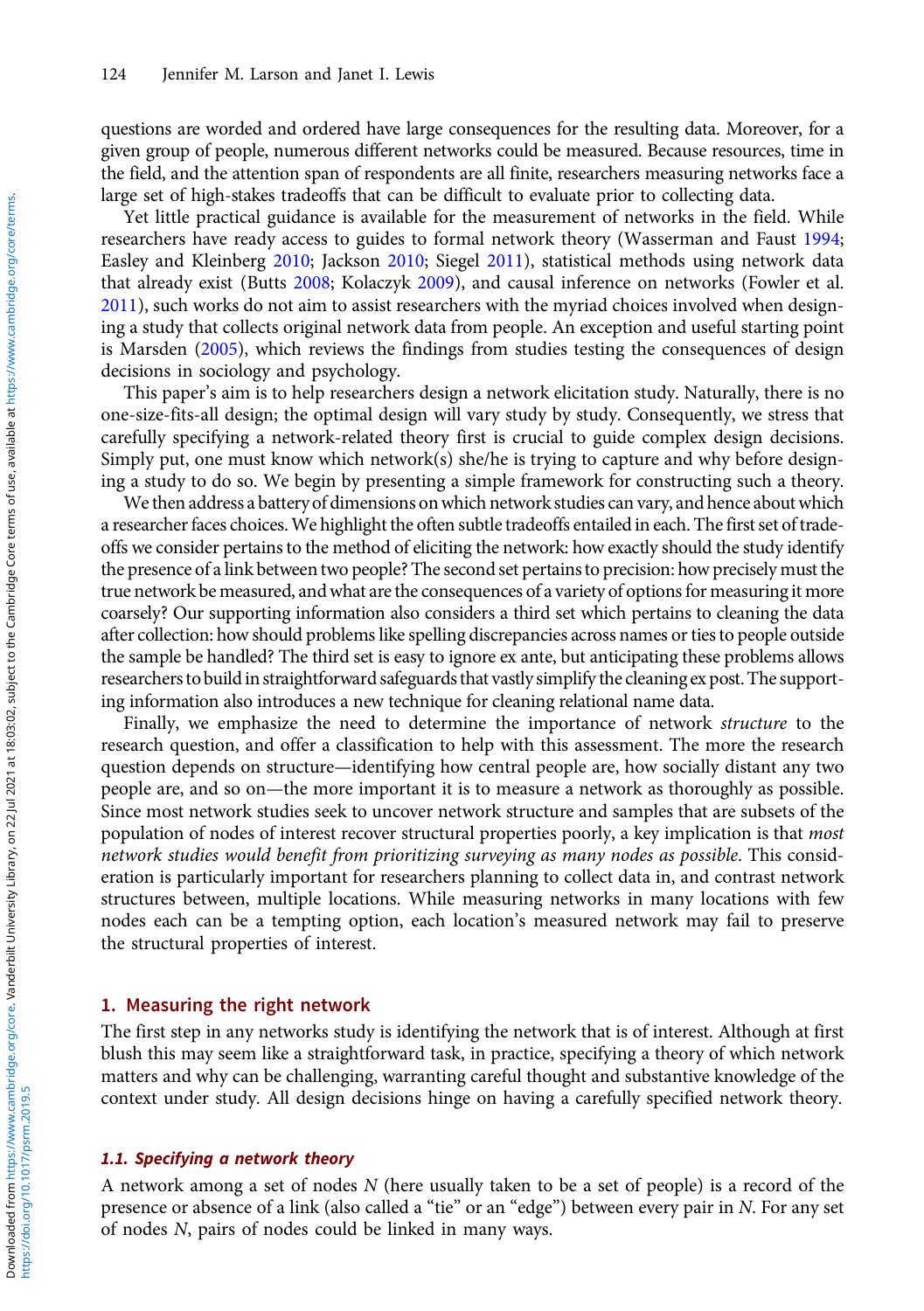Formulating a network theory requires three steps:

- 1. Define a set of nodes
- 2. Specify the type of links
- 3. Specify the function of the links

In many studies, the nodes of interest will be people. When this is the case, a network theory minimally requires answering the questions: which people are included in the network, how are they connected, and what do the connections do? The final question is easy to overlook, but is essential to the design of network elicitation. Networks are theorized to matter because the ties *do* something: transmit information, spread disease, indicate opportunities for learning, generate obligation, and so on. Being precise about their theorized function will simplify many of the design choices. Specifying the link function can also be thought of as specifying the mechan-ism by which links affect outcomes. [Table 1](#page-3-0) summarizes these steps.<sup>1</sup>

As an example, in a study of how information spreads through a village, a theory may hold that people receive new information from people they trust. This theory would regard the set of village residents as the nodes, trust as the link type of interest, and the transmission of credible information as the link function.

As another example, in a study of how people decide whether to vote, a theory may hold that a person can feel compelled to vote if her/his most intimate friends would judge her/him badly if she/he abstains. For this theory, a voting district's population could be the nodes, the link type is a close friendship, and the ability to convey effective peer pressure is the link function.

For any set of nodes, there are many different links that could connect them in theory. This is particularly true for studies theorizing that the "social network" is the network of interest. There is no single "social network" among a group of people, even in theory. Links connoting blood relatives, friends, business confidants, coworkers, conversation partners, and schoolmates are all sociable. Researchers must first carefully specify why sociable ties may matter, and then define and measure ties that correspond to this function. If ties matter in theory because they let people share trusted information face-to-face, then the ties must capture the ability to share news face-to-face as directly as possible. If ties matter because they let people verify uncertain information, then the ties must capture the ability to verify information. While it may be tempting to remain agnostic and say the social network entails all of these link types, this imprecision in the theory can result in data that mask network effects (Larson and Rodríguez [2018](#page-11-0)).

For each of the design issues raised in the remainder of the paper, we will discuss how to evaluate the tradeoffs with respect to the network theory underlying the project. The more precisely the nodes, link type, and link function can be specified, the easier it will be to evaluate the tradeoffs inherent in the study design.<sup>2</sup>

## 1.2. Operationalizing a network theory

Once the network theory is specified by the following steps  $(1)-(3)$ , network measurement requires two additional steps:

- 4. Determine which nodes to include
- 5. Operationalize link type

<sup>&</sup>lt;sup>1</sup>It is important to specify the link function as precisely as possible. To study the spread of new technology through a village, specifying the link type as "friendship" and the link function as "connoting friendship" is not very useful. Why might friendship matter for the spread of technology? The answer to this question– perhaps that friends model each other's behavior—will be a more useful link function to specify.

 $<sup>2</sup>$ Steps 1-3 lead to a minimally specified network theory. Some projects may require more detail, for instance specifying the</sup> process that generates the links. Moreover, some projects may be interested in testing competing sets of hypotheses; for these, multiple theories may need to be specified, each of which leads to sets of hypotheses.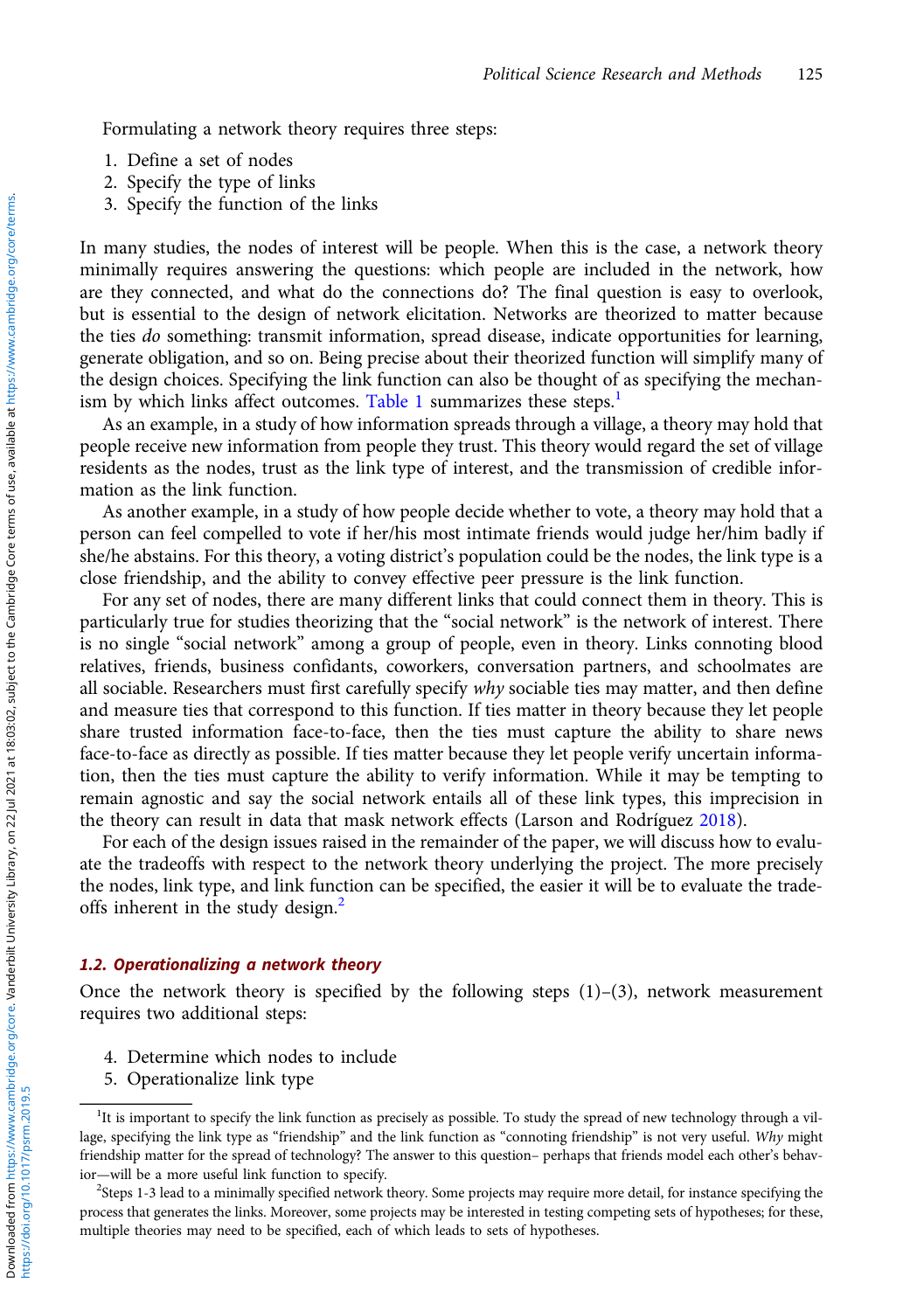| Attribute<br>Question to Ask |                                                                                               | Examples                                                                                                |  |
|------------------------------|-----------------------------------------------------------------------------------------------|---------------------------------------------------------------------------------------------------------|--|
| <b>Nodes</b>                 | What is the set of things<br>that are connected?                                              | Villagers; adult females;<br>members of an organization; voters                                         |  |
| Link Type                    | What is the relevant connection<br>between two nodes?                                         | Friendship; trust; shared geographic space;<br>experience as colleagues; kinship                        |  |
| Link Function                | What does a link between<br>two nodes do?<br>Why is the presence of such<br>a link important? | Transmits information;<br>spreads disease;<br>exposes one to other's opinions;<br>conveys peer pressure |  |

<span id="page-3-0"></span>

|  | <b>Table 1.</b> Constructing a Network Theory |  |  |  |
|--|-----------------------------------------------|--|--|--|
|--|-----------------------------------------------|--|--|--|

Step (4) requires a judgment call on the boundary separating the group of interest. Step (5) entails pinning down a set of rules to establish when a link will count as present in the data. The following sections will help make these decisions.

### 2. Eliciting networks

Researchers have many survey-based options for eliciting network ties. Different techniques are optimal in different contexts. How respondents are prompted to give names, which tie types are measured, the order of the questions, and how missing respondents are handled while in the field all affect the resulting picture of the network in the data; theory-driven choices will ensure that the data are informative for the research question.

# 2.1. How to collect the ties

The two main techniques for directly eliciting social networks are asking respondents to name names—the "name generator" approach—and asking respondents to select names (or photos, in contexts of low literacy) from a list.

The list approach requires the availability of a census, and that a finite set of options for ties be theoretically appropriate.<sup>3</sup> Respondents are less likely to forget ties if they are selecting them from a full census (Brewer [2000\)](#page-11-0), which results in the detection of more weak ties compared to name generator methods. Exactly how many more varies: list methods have been found to recover between about 20 percent (Sudman [1988;](#page-12-0) Brewer [2000\)](#page-11-0) and about 1000 percent (Hammer [1984\)](#page-11-0) more ties than name generators.<sup>4</sup> Particularly long censuses risk exhausting respondents and so introducing error as their attention wanes. Pretesting can reveal the length of time required to consider a whole census and inform the decision of whether to use this method.

In short, list methods are best suited to situations in which the boundary of network ties is straightforward, a census is readily available, the length of the census is not too long, and erring on over-inclusion is helpful to the study.

Name generators are questions of the form "With whom do you discuss important matters?" or "Name up to five people with whom you have shared an office in the past." These questions rely on the respondent recalling and reporting the links of interest.

Name generators need not restrict the option set of ties (though they can by prompting respondents to only consider people within some set: "Name up to five …in this village"). This method has been shown to collect relatively strong ties, and the ties offered in response

<sup>&</sup>lt;sup>3</sup>For instance, using the list approach with a village roster will only capture within-village ties, which measures withinvillage connectivity and paths through the village well. This approach might not measure overall popularity well, since this may depend on ties to individuals outside the village. For more on selecting the boundaries of a network, see Laumann et al.  $(1989)$  $(1989)$ .

<sup>&</sup>lt;sup>4</sup>Because list methods draw out weak ties, they risk over-reporting to such an extent as to render the network meaningless. Pretesting is important to reveal whether respondents are inclined to answer "yes" to the presence of a tie to every single person on the list.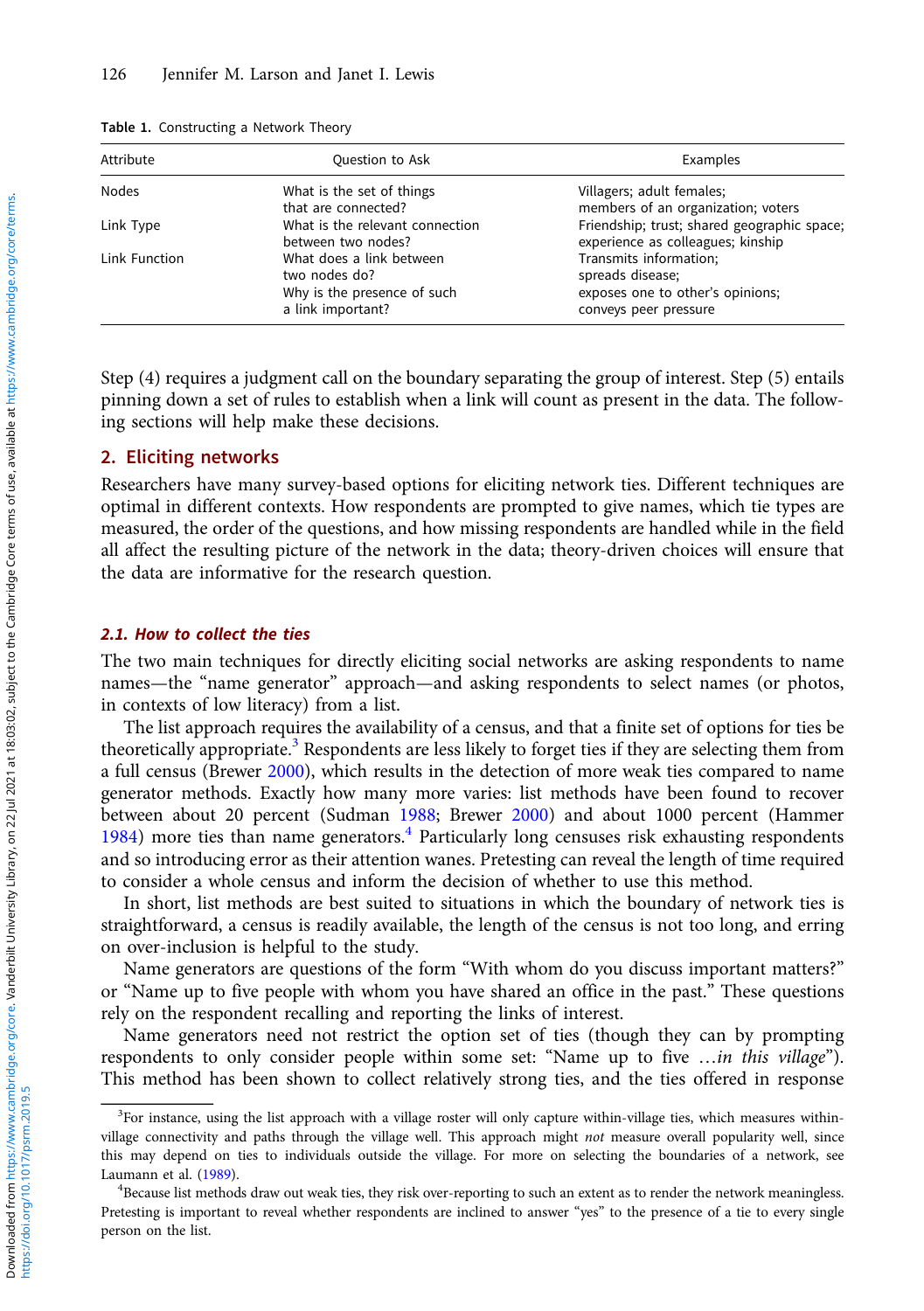to a network prompt tend to be socially related to one another as well (Brewer [1995](#page-11-0); Fiske [1995](#page-11-0); Marin [2004](#page-12-0)), which is particularly useful for studies aiming to detect local structure such as clustering. $\frac{3}{5}$ 

When the boundary of network ties is not straightforward, a census is not readily available (or assembling one would compromise the study), the population is large, or detecting strong ties is important, name generators can be best.<sup>6</sup>

Most of these determinants are matters of feasibility. The issue of strong tie detection is a matter of theory. Given the link function, will the research question be better answered if the respondent gives every single person who meets a criterion, even if she/he needs to be reminded by seeing that name on a list, or will it be better answered if the respondent only gives the names most salient to the respondent that meet the criterion? If the former, over-including weak ties is best, which favors the list method; if the latter, prioritizing strong ties is best, which favors the name-generator method.

#### 2.2. Operationalizing link types

Given a method for collecting the ties, there are three issues to consider when operationalizing the link type: what to measure, how to prompt respondents to reveal the link, and how many different measurements of a link type to take.

Eliciting networks through surveys requires respondents to recall their ties. Because salient, concrete things are easier to recall, the link function is a useful starting point for crafting elicitation questions. The survey can measure the link type by asking respondents about the link function, or about a concrete instance of the link functioning. For example, in Barr et al. ([2009\)](#page-10-0), the theory suggested that the relevant link type was social relationships, which function to make villagers behave in a trusting and trustworthy way with one another. The authors operationalized this link type by asking about a concrete activity that likely connotes trust: "Who do you usually talk to about any kind of problem in this village" (p. 74). Because theory suggests that social ties function as sources of political discussion (Klofstad et al. [2009](#page-11-0)), the 1985, 1987, and 2004 versions of the General Social Survey operationalize the link type by inquiring about people with whom a respondent discusses important matters: "From time to time, most people discuss important matters with other people. Looking back over the last six months—who are the people with whom you discussed matters important to you?" In Paluck et al. ([2016](#page-12-0)), potential sources of influence in schools were identified with the more concrete activity of spending time together: "whom did you choose to spend time with, face to face or online?"

Knowledge of the local context is crucial for identifying an appropriate activity that captures the concept. To measure transactional relationships, Banerjee et al. [\(2013](#page-10-0)) asked about activities specific to the context of the Indian villages under study such as borrowing and lending rice and kerosene.

Asking about concrete activities not only helps with recall, but also avoids a related problem with prompts that are too vague. Respondents in different contexts may understand a vague concept to be different than the meaning intended by the researcher. The concept of "friendship" is particularly susceptible to this problem: a mismatch between researchers' and respondents' understanding of the concept has been documented in US samples (Fischer [1982](#page-11-0)) and has

<sup>5</sup> Shakya et al. ([2017](#page-12-0)) find that, in a comparison of 12 name-generators used in rural villages in India, those measuring domestic interactions detect the highest values of clustering. <sup>6</sup>

For more on the choice between specific kinds of name generators, especially with applications to sociology, see Klofstad et al. ([2009\)](#page-11-0); Bidart and Charbonneau ([2011](#page-10-0)); Sokhey and Djupe ([2014](#page-12-0)).

<sup>&</sup>lt;sup>7</sup>For example, for a theory that holds that social ties are important because they spread awareness of a new product, overincluding weak ties may be sensible since even weak ties may spread this kind of information. Conversely, for a theory positing that social ties let people entrust their highly sensitive secrets about a regime with one another, capturing the strongest ties may be more informative.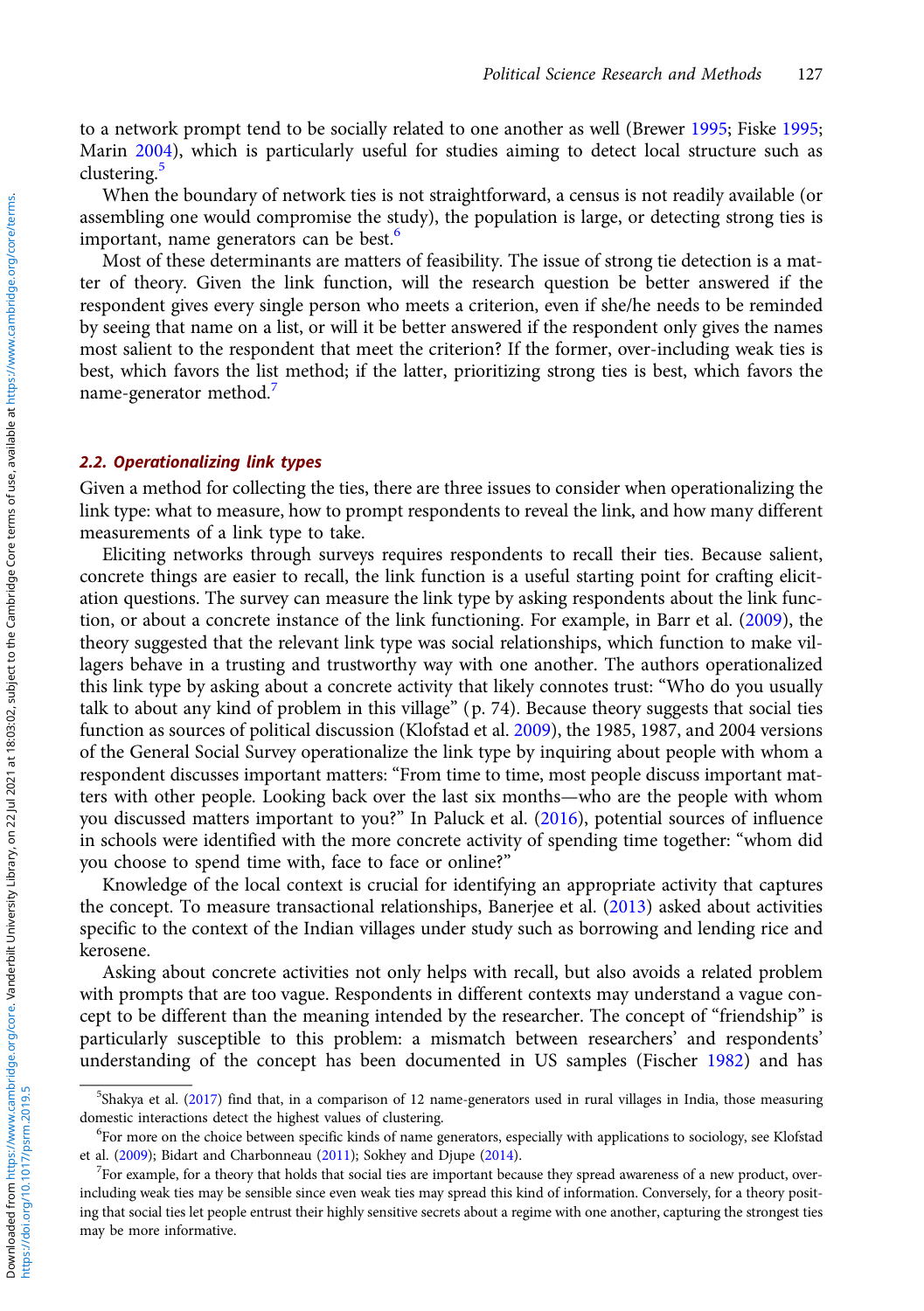been anecdotally noted by researchers conducting pretests throughout the developing world. This problem can be avoided by asking about activities that should indicate what the researcher means by friendship.<sup>8</sup> For instance, if friendship is theorized to matter because friends spend time together and expose one another to their political views, asking about those with whom the respondent spends a lot of time may be preferable to asking about those whom the respondent regards as a friend. The more precisely the link function is specified in theory, the easier it will be to devise these questions.

If the link function can be captured reasonably well by a single question, then money, time, and attention are saved by asking just the one question to elicit ties. Researchers may prefer to use multiple questions when the theoretical tie of interest does not have a single obvious operationalization, the function is abstract and can only be made more concrete by asking about multiple aspects separately, or when the research aims to test competing network theories. Section 3 of the supporting information gives examples of studies that collect multiple types of ties and which ties they collect.

Beyond recall issues, learning reliable information about networks through surveys requires that subjects openly report their ties to the researcher. As in all fieldwork, this requires that the researcher be highly knowledgeable about and sensitive to the local context. In particular, contexts of authoritarianism, clientelism, and gender inequality, among others, require a great deal of awareness of how these contexts may influence responses (Schwedler [2006](#page-12-0); Gonzalez-Ocantos et al. [2012](#page-11-0); Shih [2015\)](#page-12-0). Pretesting surveys helps to detect systematic response biases, especially if paired with knowledge about what biases to look for in a given context.

As a final note, some link types are easier to measure than others, which can generate temptation to operationalize the link type with an easier-to-measure proxy. For instance, the availability of GPS devices makes geographic networks easy to measure, so that two individuals are considered to share a link if their homes are geographically close. Shared membership in groups can be easier to learn via surveys than the individuals to whom a person is connected. Common origin can also be relatively easy to learn. While there are some research questions for which these networks will be meaningful, there are many others for which they will not.

The theorized link function helps sort the two by way of two questions. First: given the theorized link function, how likely is it that all links with this function will be captured by the proxy? Second: given the theorized link function, how likely is it that all links detected by the proxy serve this function? The greater the likelihood for both questions, the better the proxy. If the answer to the first question is "very likely" and the answer to the second question is "not very likely," then the correct links are likely to be a subset, possibly a small subset, of the links contained in the proxy, effectively over-counting links. For more on using proxies in place of direct elicitation survey questions, see Gross and Jansa ([2016](#page-11-0)).

# 3. Level of precision

A precisely-measured network among a set of nodes N is a record of the presence or absence of a link for every pair of nodes in N. Precision is expensive: network portions of surveys take a substantial amount of time. The longer the survey, the fewer can be collected on a fixed budget and the greater the risk of exhausting respondents' attention before the survey's end.

The key determinant of how precisely a network must be measured is the extent to which the network structure is of interest. At one extreme are studies concerned exclusively with independent attributes of nodes. These are uninterested in how the nodes relate to one another and instead seek to estimate, say, the mean age or education status of a population. Small random samples of nodes will recover estimates of population values reasonably well. At the other extreme are the

<sup>&</sup>lt;sup>8</sup>For a clever behavioral approach to measuring friendship, see the Facebook game used in Rao et al. ([2007\)](#page-12-0) which incentivizes respondents to list the friends of the form the researchers were most interested in.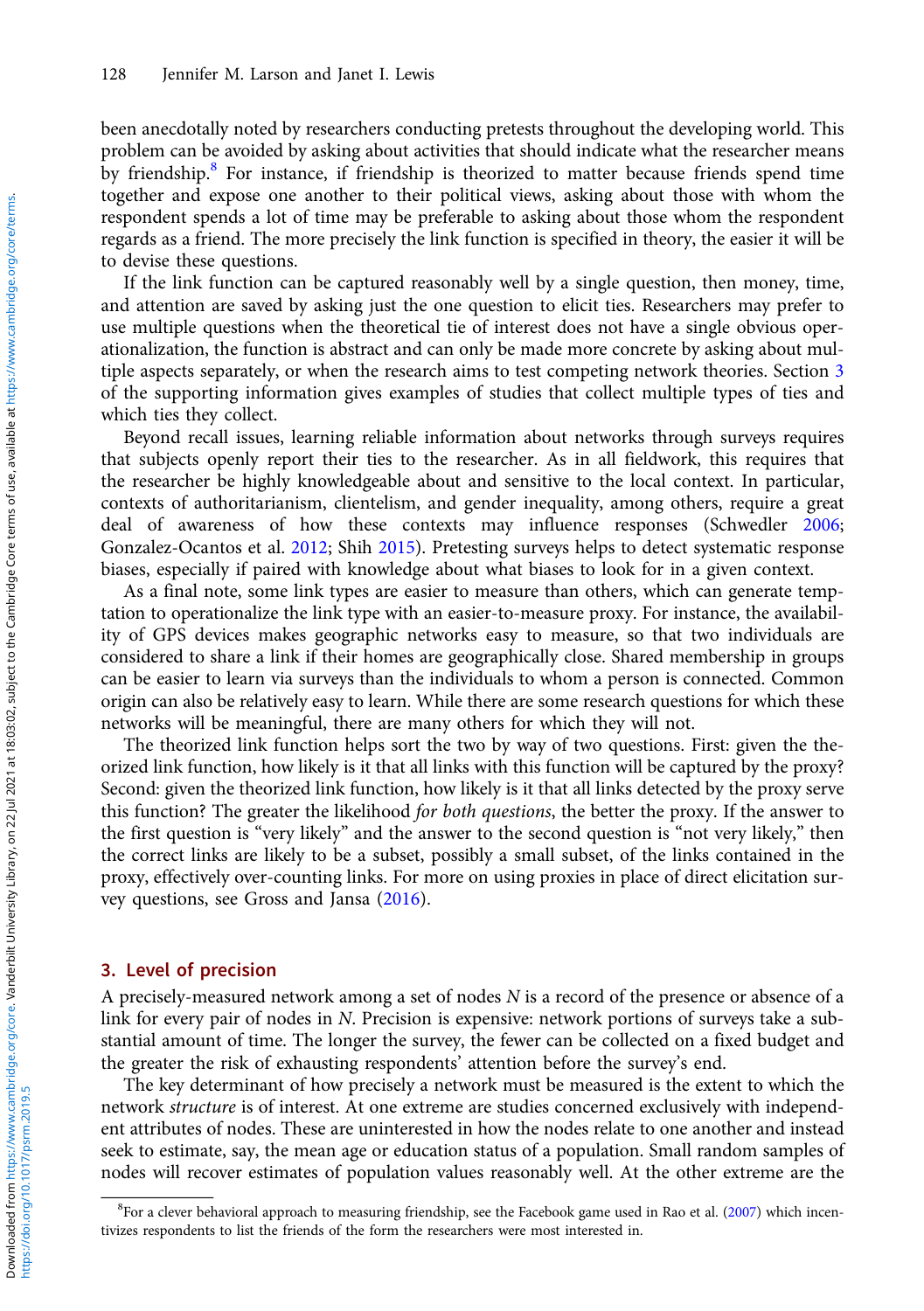

Figure 1. The more the network attributes of interest depend on interconnections throughout a network, the more precisely a network needs to be measured. Studies interested in network features like centrality, path lengths, transitivity, reciprocated ties, etc. suffer from small samples.

studies interested in the way each person is interconnected with every other person. Studies interested in how central each person is in the network relative to each other person (eigenvector centrality), or on average how socially proximate a person is to every other person (closeness centrality) are closer to the second extreme. Sampling a number of nodes less than the full population, even randomly, can poorly represent these values(Lee et al. [2006;](#page-11-0) Chandrasekhar and Lewis  $2011$ .

Figure 1 helps classify types of network attributes along the continuum from fully independent to fully relational data. Some attributes of a network, such as a person's total number of connections, are less demanding. Any person's connections (out-degree) can be determined by simply talking to that person. Other attributes are relatively more demanding. To know a respondents' total number of first- and second-degree contacts (friends and friends of friends, for instance), the researcher needs information in addition to that which the respondent will provide about herself. To know how connected a person is in the grand scheme of the network—her/his eigenvector centrality, for instance—then the researcher needs to know about a much larger set of connections (or the absence of them).

Network attributes that are farther to the right in Figure 1 require more information about the network structure. One implication is that, in general, the more information required about the network structure, the less informative data collected on only a small subset of nodes will be.

[Figure 2](#page-7-0) demonstrates this point for four real social networks, two from Indian villages in Banerjee et al. ([2013](#page-10-0)), and two from Ugandan villages in Larson and Lewis [\(2017\)](#page-11-0). On average, smaller samples perform poorly at recovering the network structure; they perform especially poorly at recovering more demanding structural features, even simply preserving the nodes' rank ordering by them.<sup>10</sup> The only exception is of course out-degree, which can be measured perfectly for respondents in both directed and undirected networks with information provided exclusively by respondents. For the same reason, neighborhood size can also be measured well in small samples in undirected networks. In directed networks, where a link connecting  $i$  to  $j$  and a link connecting *j* to *i* can be different (as when *i* may lend to *j* without *j* lending to *i*), even the neighborhood size is better measured in larger samples. The more the network attribute of a node depends on the full set of connections throughout the network (such as eigenvector centrality and transitivity), the more nodes must be included in the study. In light of the damage to network structure that sampling introduces, sampling the largest possible number of nodes should be a top priority.

<sup>&</sup>lt;sup>9</sup>Researchers can calculate statistics like centrality for the measured networks, but the value and even the ranking of nodes' centrality scores may bear little resemblance to the scores in the true network. <sup>10</sup>The supporting information considers this point in greater detail and shows the results from eight total social networks.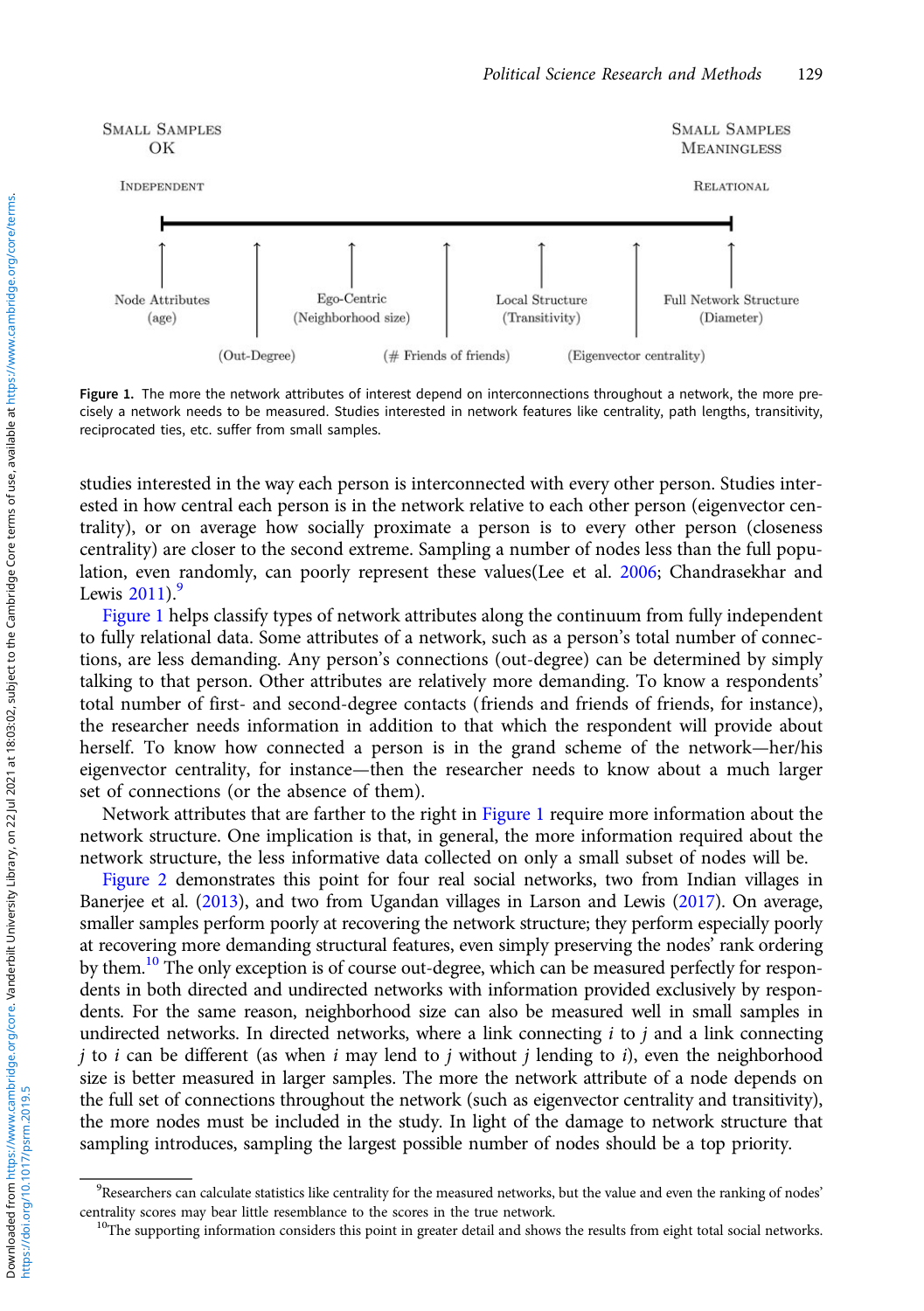<span id="page-7-0"></span>

Figure 2. Consequences of random sampling from four real social networks at different sample sizes for six network attributes. Figures display the average Kendall rank correlation between nodes' true network feature and the observed network feature when a sample of a certain size is drawn. Networks A and B are undirected social networks from Banerjee et al. [\(2013](#page-10-0)), and Networks C and D are directed social networks from Larson and Lewis ([2017\)](#page-11-0). On average, small samples perform especially badly for more demanding structural features.

# 3.1. Reductions in precision and their costs

In a perfect world, researchers interested in network structure would measure the network with full precision—capture every node of interest, and measure the presence or absence of every possible link among them. There are options for reducing precision, all of which shorten the survey at the cost of introducing some error. Here we present the tradeoffs surrounding five of them. Researchers should take these tradeoffs into careful consideration before deciding to reduce the precision with which the network is measured.

Each will refer to the respondent offering her/his network information as an "ego" and the names she/he lists as her/his "alters."

## 3.1.1. Reducing precision by capping the number of ninks

Any one respondent in N can have as many as  $n - 1$  links to others in N, and possibly many more to others outside of N. Researchers have the option of letting a respondent list or select from a roster every single alter that meets a criterion.

The downside is that each extra name considered by the respondent adds time to the survey. If the network is dense, lots of respondents will have many names to name or select. Researchers have the option to cap the number of alters that each respondent can offer.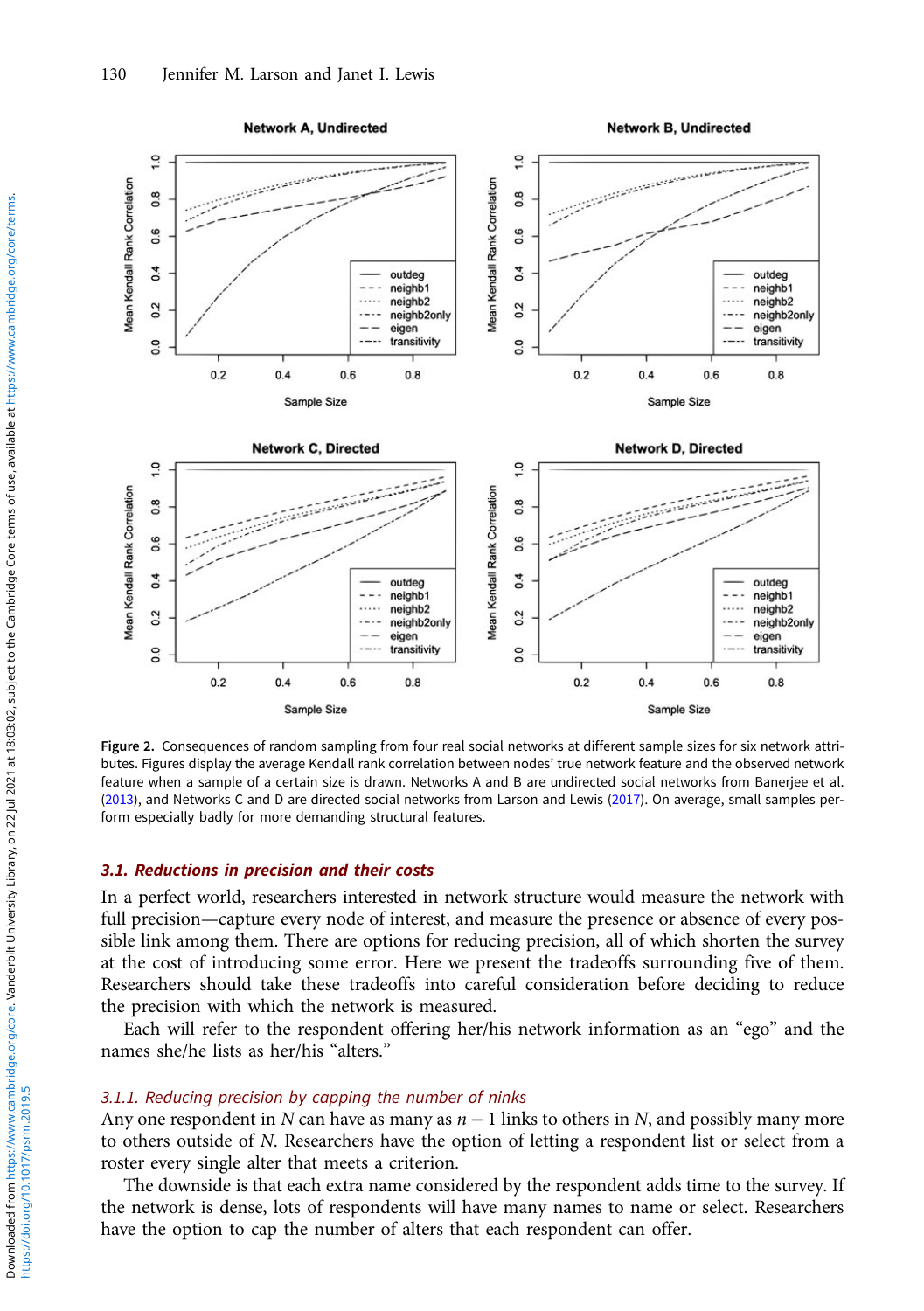A cap on the number of alters tends to take the form "name  $up$  to x people with whom you have  $\ldots$ " or "select up to x people from the following list with whom you have  $\ldots$ " The larger the value of  $x$ , the longer the survey will take.

Two considerations should guide the choice of  $x$ . First, is variance in out-degree important to the research question? A cap on the number of alters necessarily right-censors out-degree. Individuals who offer  $x$  names all appear the same in the data even though some may truly have more than  $x$  out-links in the network. If a key analysis will entail distinguishing respondents based on their degree centrality or popularity, then x must be large enough to generate variance.<sup>11</sup>

Research has shown that eliciting three to five alters produces reliable information on network density (Marsden [1993](#page-12-0)), and that eliciting one alter for multiple networks is worse than eliciting multiple alters for fewer networks (Marin and Hampton [2007\)](#page-12-0). Pretesting the networks question will reveal the likelihood that respondents hit the cap when offering ties; if many do and variance is of interest, the cap should be increased.

Note that degree is not the only network statistic that relies on variance in out-degree. Sometimes reciprocated ties—a names  $b$  and  $b$  names  $a$ —are used to proxy for strong ties. This measure works best when any tie is given sufficient opportunity to show up as reciprocated in the data. If everyone is only free to offer one name, few ties that are genuinely reciprocated will show up in the data as reciprocated. The larger is  $x$ , the more reciprocated ties will be detected.

A final consideration that should drive the choice of  $x$  is whether documenting the *absence* of a link is important. Projects focused on the way that people are connected can afford to miss links; projects focused on the way that people are not connected need to more carefully document the absence of links. For a project interested in how social ties are arranged, setting  $x$  1 could potentially be informative. On the other hand, setting  $x 1$  would be much less informative for a project interested in whether two tribes are connected by social ties. The latter is interested in the documenting absence of ties between tribes and so should offer a strong test for missing ties. The smaller the  $x$ , the weaker this test.

# 3.1.2. Reducing precision by measuring households instead of individuals

Taking nodes to be households instead of individuals can shorten surveys by effectively reducing the sample size. In this case, links are present when households are connected in some way with other households. The cost is the loss of information within household. Theory and context can help establish whether the network operates at the level of the household or the individual. For instance, to measure the reach fertilizer use training, losing within-household variation may be irrelevant if farming practices are undertaking by households as units. Connections among households then could be meaningful channels along which this information spreads.

Two considerations should guide the choice of aggregating up to the household level versus keeping networks at the level of the individual. First, is the research question at the level of the household or the individual? If at the level of the household, then so long as cross-household links are defined and operationalized carefully, this can be the best network to measure.<sup>12</sup> Second, does the research question require information about nodes or links for which there is withinhousehold variance? Answering the second question may be difficult ex ante, but can be estimated with pretesting or by contacting local experts in advance. If yes, then aggregating at the household level may be inappropriate.

 $11$ For example, Eveland Jr et al. [\(2013\)](#page-11-0) shows that recording too few ties in a political discussion network misses detecting hubs—the few people with many more ties than average—who play important roles in political discussion.<br><sup>12</sup>See the study of enrollment in a microfinance program in Banerjee et al. ([2013\)](#page-10-0). Networks are measured at the house

level because enrollment is at the household level. Likewise, in Cruz et al. [\(2014\)](#page-11-0), networks are measured at the family level, where political support is mobilized.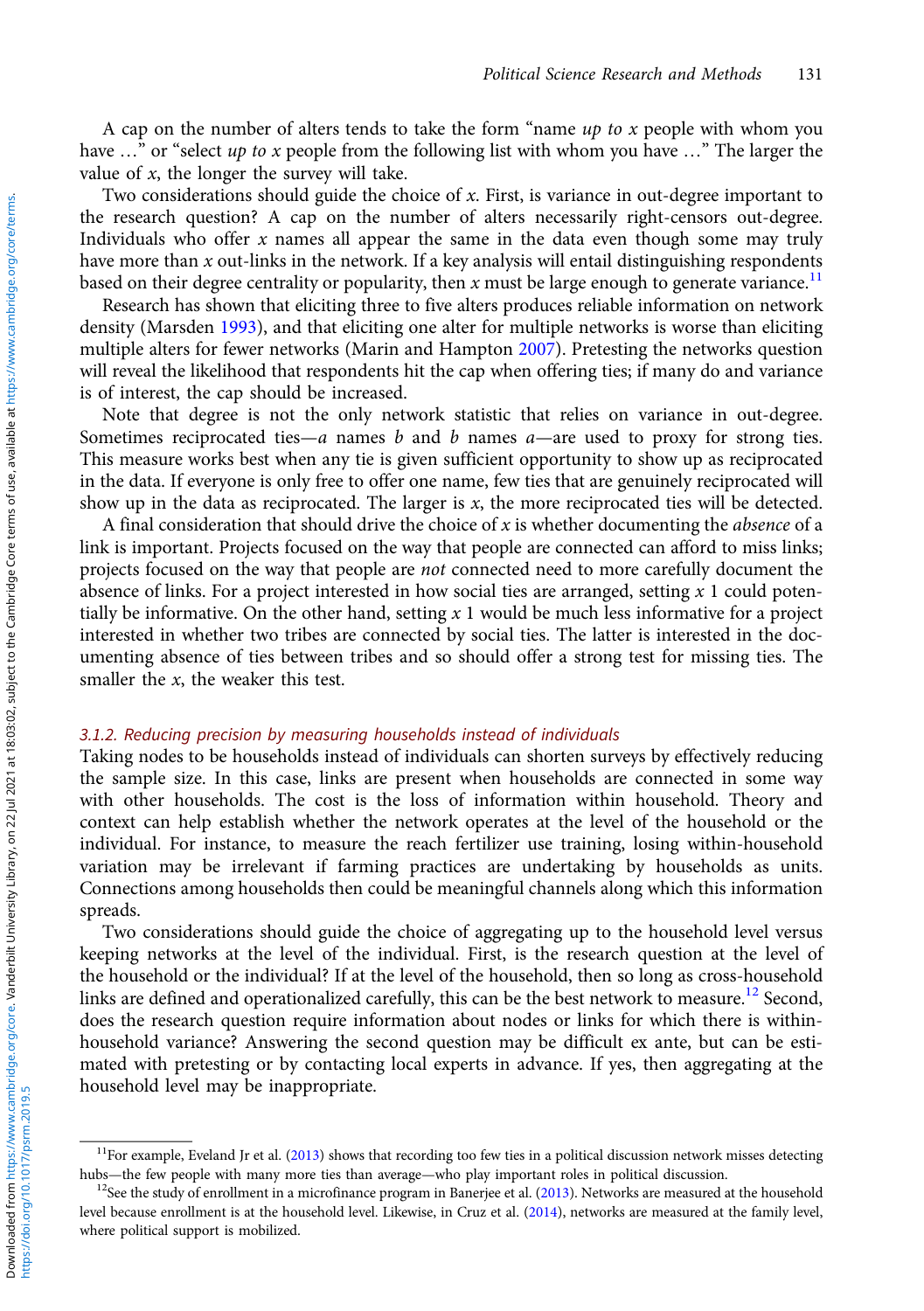## 3.1.3. Reducing precision by using proxies for network position

One way to dramatically save survey time is to measure properties of the network without measuring the network itself. The most popular version of these measures aims to estimate the size of a person's social network. Rather than asking respondents to name individuals, the researcher asks for the number of ties with a series of questions of the form "how many  $X$  do you know" where  $X$ is a reasonably popular first name. Responses can be used immediately as a relative measure of popularity, or summed or scaled to estimate degree in a social network (Killworth et al. [1998](#page-11-0); McCarty et al. [2001](#page-12-0); McCormick et al. [2010](#page-12-0); Calvo and Murillo [2013\)](#page-11-0).

The number of people with certain first names that a person knows gives a measure of popularity or general social network size. These simplifications can also be used to estimate degree in more specific networks by asking questions of the form "with how many people do you  $Y$ " where Y is an activity or specific relationship. Using a single question that asks respondents to estimate the number of people in their network has been popular in communication studies and American politics (Moy and Gastil [2006;](#page-12-0) Eveland and Hively [2009;](#page-11-0) de Zúñiga and Valenzuela [2011](#page-11-0)).

These simplifications offer substantial time savings; if the only network feature that the researcher needs to collect is degree, these can be worthwhile substitutes for eliciting precise networks and tend to perform reasonably well (Bell et al. [2007\)](#page-10-0). Moreover, these methods better recover true zeros: listing no names in response to a network elicitation question is a weaker signal that that person in fact has no ties of that sort than responding 'zero' to the question of how many ties of a sort a person has (Fischer [2009](#page-11-0)).

The most obvious downside is that no additional details of the network are measured. These methods have two other limitations. First, measures of popularity that depend on counts of the number of names a person knows can be difficult to relate to the precise underlying network. A person who knows more names has a larger social network in some sense, but many research questions require knowing more than this. A person who knows more people does not necessarily have the most access to credit or the most sources of gossip or the largest number of trusted contacts.<sup>13</sup>

Second, the flip side of this method providing a more conservative test for zero ties is that it provides a weaker test for the presence of ties. Studies that hinge on the presence or absence of strong, deep connections may do better eliciting names to recover this variance.

#### 3.2. Maintaining precision through cleaning data

Even the most carefully collected data need to be cleaned. Network data present special challenges for cleaning because responses are interconnected. Even if measurement error is random with respect to links, the error may not equally affect nodes. Making sure ties are reported correctly, and carefully deciding how to assemble the ties into a network for analysis, makes or breaks ultimate inferences. There are forward-looking steps the researcher can take when designing the survey to simplify cleaning the data after collection. We present an overview of these methods in Section [2](#page-3-0) of the supporting information.

# 4. Conclusion

As theories of political phenomena increasingly account for interconnectedness between people, researchers must adjust our methods of data collection to capture these relationships. The above is intended as a guide, in order to help researchers think through design issues before eliciting networks in the field. Doing so is an increasingly common research practice in political science, and a necessary one since data on relevant networks are rarely available via observational data.

<sup>&</sup>lt;sup>13</sup>While proxies for degree (network size) are most common, research suggests it may also be possible to detect who holds the most central positions in a network without measuring the network. Banerjee et al. [\(2014](#page-10-0)) shows that people can fairly reliably identify people who would be the best injection points for information diffusion in a network; if research hinges on identifying them, it may be possible to ask some people to do so rather than elicit whole networks.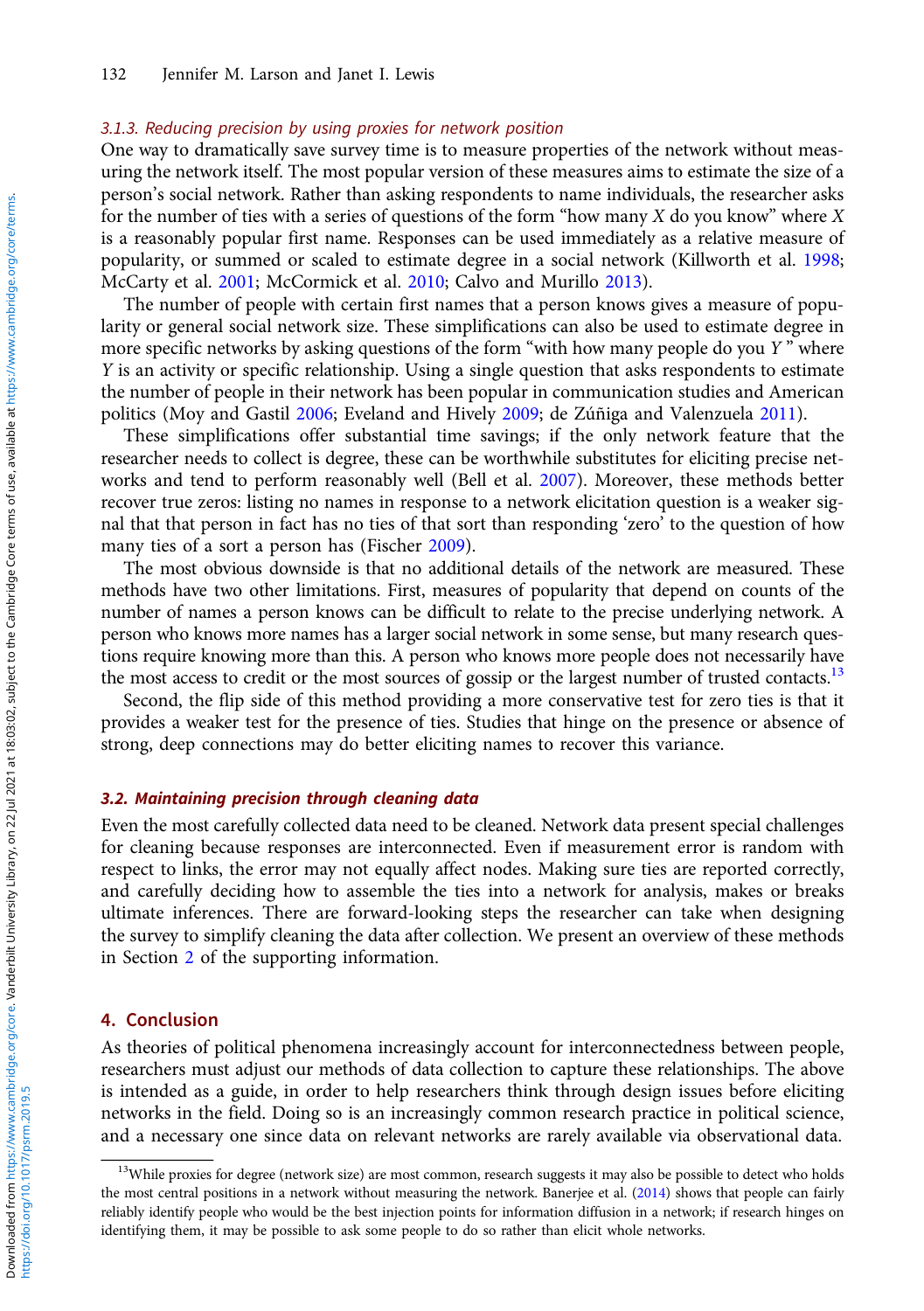<span id="page-10-0"></span>Of course, eliciting networks via surveys is not the only option. In-depth, repeated interviews are a useful approach in highly sensitive contexts (e.g. Parkinson [\(2013\)](#page-12-0)). Technology opens up several other avenues for observing networks. In contexts where people regularly use online social media, this offers an observable measure of certain online interactions (see González-Bailón and Wang [\(2016\)](#page-11-0)). In fact, researchers have documented a strong correspondence between the determinants of the strength of relationships maintained online and offline (Bisbee and Larson 2017), and people's strongest ties on Facebook are often their strongest ties offline (Jones et al. [2013\)](#page-11-0). Mobile phones also present opportunities to observe networks, including the possibility of tracing movement (Christia et al. [2017](#page-11-0)) and tracking who calls whom (Eubank [2018\)](#page-11-0). Sociometric badges worn by participants record movements relative to one another and offer another observable measure of some kind of social tie (Olguin et al. [2006](#page-12-0)). Common to all of these approaches is the need for strong theory. While the technology only records certain kinds of ties (following, retweeting and mentions on Twitter), it is up to the researcher to make sure that it is these ties that are most relevant to the question at hand. The same principles of study design—especially the need for careful theory—apply in these domains as well.

We have walked the reader through several important tradeoffs to consider when designing a study that will measure networks in the field. Throughout, we have stressed the hazards of importing sampling techniques from settings where observations are independent, and the importance of considering design tradeoff before arriving in the field. Careful thought ex ante maximizes the chance that scholars make the best use of finite time and resources in the field and return with data that can meaningfully answer research questions. In particular, the stronger the underlying network theory—which nodes matter, exactly which links among them matter and why—the easier the design will be. While research teams heading to the field can consider theory case by case, this guide also highlights the value of strong theory on its own.

Our hope is that this guide makes network data collection in the field easier and less errorprone, and encourages those who would have otherwise been deterred by such an onerous task to reconsider. The more political science is able to pin down the relationship between networks and political outcomes, and can be precise about which links in networks affect which outcomes, the more fruitful the empirical study of networks will be.

Supplementary Material. The supplementary material for this article can be found at <https://doi.org/10.1017/psrm.2019.5>

Acknowledgments. We gratefully acknowledge Cesi Cruz, Franziska Keller, Lucy Martin, Sarah Parkinson, Matthew Simonson, and Josef Woldense for helpful comments on this paper.

# References

- Alatas V, Banerjee A, Chandrasekhar AG, Hanna R and Olken BA (2015) Network structure and the aggregation of information: theory and evidence from Indonesia. Technical report, National Bureau of Economic Research.
- Baldassarri D (2015) Cooperative networks: Altruism, group solidarity, reciprocity, and sanctioning in Ugandan producer organizations. American Journal of Sociology 121, 355–395.
- Baldassarri D and Grossman G (2013) The effect of group attachment and social position on prosocial behavior: evidence from lab-in-the-field experiments. PLoS ONE 8, e58750.
- Banerjee A, Chandrasekhar AG, Duflo E and Jackson MO (2013) The diffusion of microfinance. Science 341, 1236498.
- Banerjee A, Chandrasekhar AG, Duflo E and Jackson MO (2014) Gossip: identifying central individuals in a social network. Technical report, National Bureau of Economic Research.
- Barr A, Ensminger J and Johnson JC (2009) Social networks and trust in cross-cultural economic experiments. In Cook KS, Levi M and Hardin R (eds). Whom Can We Trust. New York, NY: Russel Sage Foundation, pp. 65–90.
- Bell DC, Belli-McQueen B and Haider A (2007) Partner naming and forgetting: recall of network members. Social Networks 29, 279–299.
- Bidart C and Charbonneau J (2011) How to generate personal networks: issues and tools for a sociological perspective. Field Methods 23, 266–283.
- Bisbee J and Larson JM (2017) Testing social science network theories with online network data: an evaluation of external validity. American Political Science Review 111, 502–521.

https://doi.org/10.1017/psrm.2019.5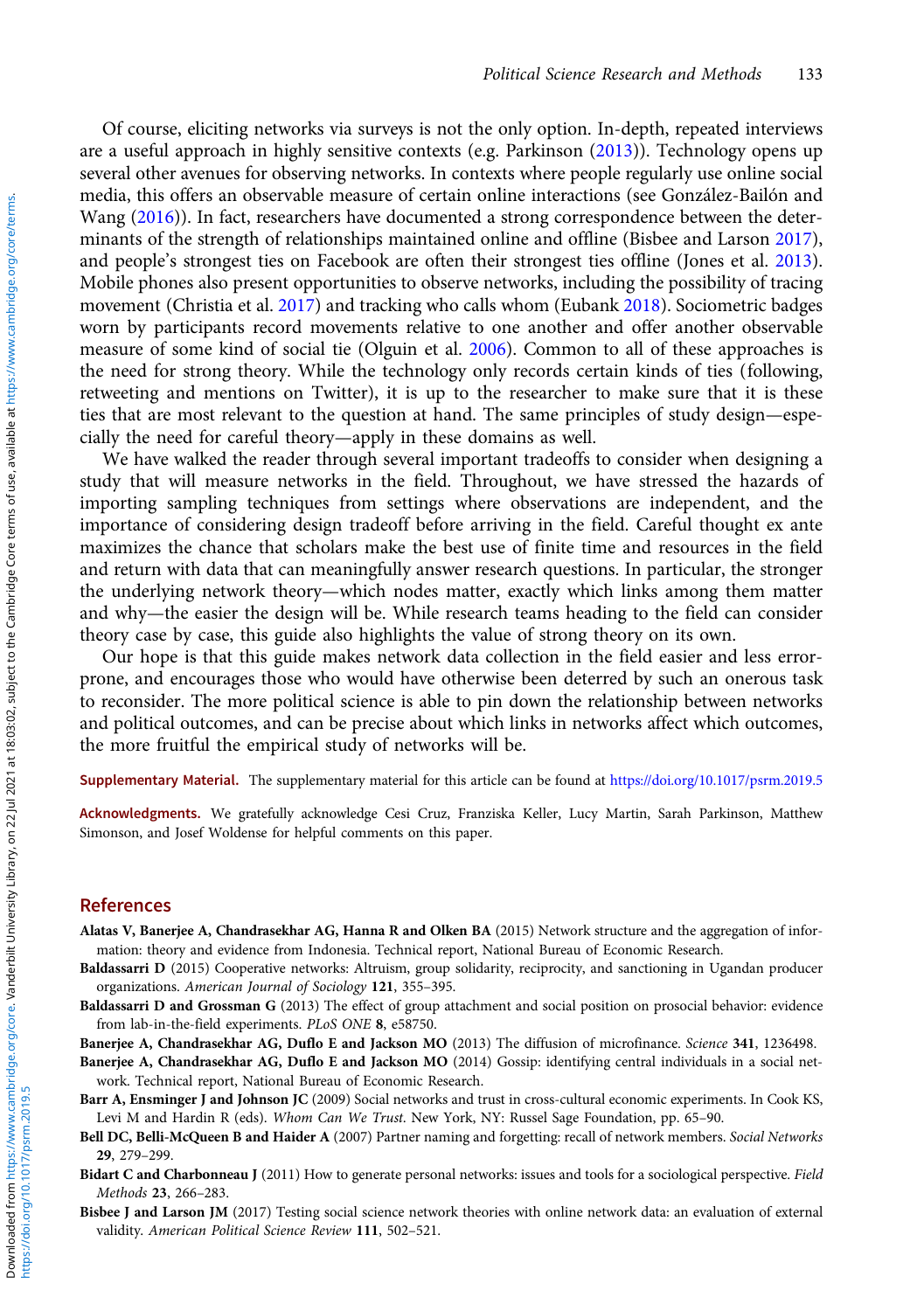<span id="page-11-0"></span>Brewer DD (1995) The social structural basis of the organization of persons in memory. Human Nature 6, 379–403. Brewer DD (2000) Forgetting in the recall-based elicitation of personal and social networks. Social Networks 22, 29–43.

- Breza E, Chandrasekhar AG and Larreguy H (2015) Network centrality and institutional design: evidence from a lab experiment in the field. NBER Working Paper 20309.
- Butts CT (2008) Social network analysis: a methodological introduction. Asian Journal of Social Psychology 11, 13–41.
- Calvo E and Murillo MV (2013) When parties meet voters: assessing political linkages through partisan networks and distributive expectations in Argentina and Chile. Comparative Political Studies 46, 851–882.
- Chandrasekhar A and Lewis R (2011) Econometrics of sampled networks. Unpublished manuscript, MIT. Available at [https://goo.gl/Cp6T02](http://https://goo.gl/Cp6T02).
- Christia F, Knox D and Al-Rikabi J (2017) Networks of sectarianism: experimental evidence on access to services in Baghdad. Working Paper.
- Conley TG and Udry CR (2010) Learning about a new technology: pineapple in Ghana. The American Economic Review 100, 35–69.
- Cruz C, Labonne J and Querubin P (2014) Politician family networks and electoral outcomes: evidence from the Philippines. In Annual Meeting of the American Political Science Association.
- de Zúñiga HG and Valenzuela S (2011) The mediating path to a stronger citizenship: online and offline networks, weak ties, and civic engagement. Communication Research 38, 397–421.
- Easley D and Kleinberg J (2010) Networks, Crowds and Markets: Reasoning About a Highly Connected World. New York, NY: Cambridge University Press.
- Eubank N (2018) Social networks and the political salience of ethnicity. Working Paper. Available at [https://goo.gl/om7U7c.](http://https://goo.gl/om7U7c) Eveland WP and Hively MH (2009) Political discussion frequency, network size, and "heterogeneity" of discussion as predictors of political knowledge and participation. *Journal of Communication* 59, 205–224.
- Eveland WP, Hutchens MJ and Morey AC (2013) Political network size and its antecedents and consequences. Political Communication 30, 371–394.
- Fafchamps M and Gubert F (2007) Risk sharing and network formation. The American Economic Review 97, 75-79.
- Ferrali R, Grossman G, Platas MR and Rodden J (2018) Peer effects and externalities in technology adoption: evidence from community reporting in Uganda. Working Paper. Available at: [https://cpb-us-w2.wpmucdn.com/web.sas.upenn.edu/dist/](https://cpb-us-w2.wpmucdn.com/web.sas.upenn.edu/dist/7/228/files/2016/09/FGPR_Sept2018-14xeavm.pdf) [7/228/files/2016/09/FGPR\\_Sept2018-14xeavm.pdf.](https://cpb-us-w2.wpmucdn.com/web.sas.upenn.edu/dist/7/228/files/2016/09/FGPR_Sept2018-14xeavm.pdf)
- Fischer CS (1982) What do we mean by "friend"? An inductive study. Social Networks 3, 287–306.
- Fischer CS (2009) The 2004 gss finding of shrunken social networks: an artifact? American Sociological Review 74, 657–669. Fiske AP (1995) Social schemata for remembering people: relationships and person attributes in free recall of acquaintances. Journal of Quantitative Anthropology 5, 305–324.
- Fowler JH, Heaney MT, Nickerson DW, Padgett JF and Sinclair B (2011) Causality in political networks. American Politics Research 39, 437–480.
- González-Bailón S and Wang N (2016) Networked discontent: the anatomy of protest campaigns in social media. Social Networks 44, 95–104.
- Gonzalez-Ocantos E, Kiewiet de Jonge C, Meléndez C, Osorio J and Nickerson DW (2012) Vote buying and social desirability bias: experimental evidence from Nicaragua. American Journal of Political Science 56, 202–217.
- Gross J and Jansa JM (2016) Relational concepts, measurement, and data collection. In Victor JN, Montgomery AH and Lubell M (eds). The Oxford Handbook of Political Networks. Oxford: Oxford University Press.
- Hammer M (1984) Explorations into the meaning of social network interview data. Social Networks 6, 341–371.
- Jackson MO (2010) Social and Economic Networks. Princeton, NJ: Princeton University Press.
- Jackson MO, Rodriguez-Barraquer T and Tan X (2012) Social capital and social quilts: network patterns of favor exchange. The American Economic Review 102, 1857–1897.
- Jones JJ, Settle JE, Bond RM, Fariss CJ, Marlow C and Fowler JH (2013) Inferring tie strength from online directed behavior. PloS one 8, e52168.
- Killworth PD, McCarty C, Bernard HR, Shelley GA and Johnsen EC (1998) Estimation of seroprevalence, rape, and homelessness in the United States using a social network approach. Evaluation Review 22, 289–308.
- Klofstad CA, McClurg SD and Rolfe M (2009) Measurement of political discussion networks a comparison of two "name generator" procedures. Public Opinion Quarterly 73, 462–483.
- Kolaczyk ED (2009) Statistical Analysis of Network Data. New York, NY: Springer.
- Larson JM and Lewis JI (2017) Ethnic networks. American Journal of Political Science 61, 350–364.
- Larson JM and Lewis JI (2018) Rumors, kinship networks, and rebel group formation. International Organization 72, 871–903.
- Larson JM and Rodríguez P (2018) Not all ties are alike: the attenuating effect of aggregating networks.
- Laumann EO, Marsden PV and Prensky D (1989) The boundary specification problem in network analysis. Research Methods in Social Network Analysis 61, 87.
- Lee SH, Kim P-J and Jeong H (2006) Statistical properties of sampled networks. Physical Review E 73, 016102.